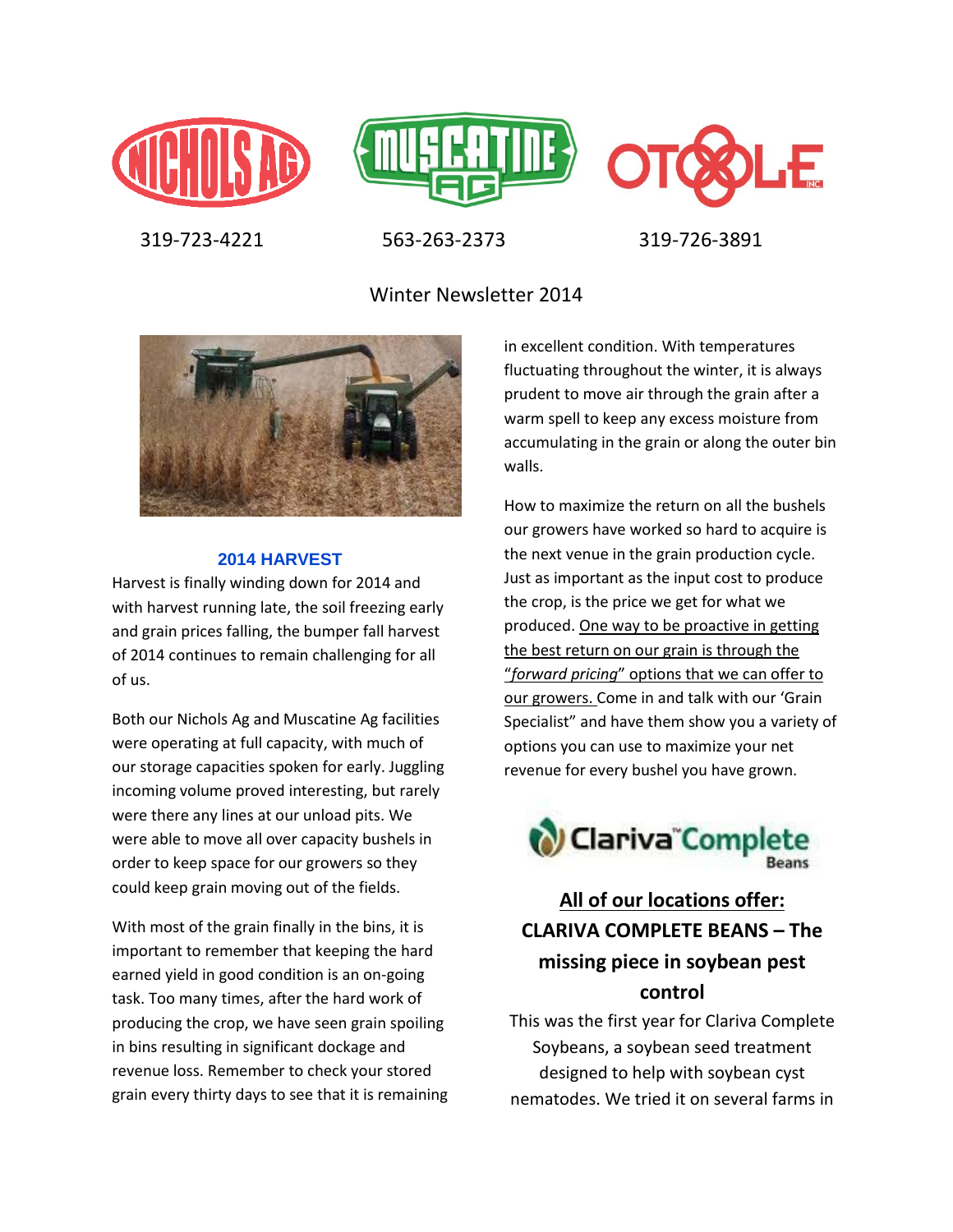our own areas and have seen varying results. As a whole we saw a 5.49 bushel advantage over CruiserMaxx soybeans. We think that the results would have been bigger had it not been a year with ample amounts of rain. Please talk to your seed advisor or agronomy person about this product and soybean cyst nematodes. We can do soil tests to find out what your cyst counts are and find out if this product is right for you.

### *PREPAY FERTILIZER & CHEMICALS NOW THROUGH JANUARY 9, 2015*

**Mark your Calendars for March 12, 2015. We want you and a guest to join us for drinks/dinner and guest speaker Dr. Fred Below (6 Secrets of Soybean Success)!**



If you remember Dr. Below spoke to us a couple of years ago about 300 bushel corn. He's a dynamic, fast paced speaker who will get you fired up about increasing your soybean production!

According to Dr. Below soybean yield in the U.S. is roughly 42 bu/acre and has been hovering

around that figure for the past few years. While it might seem daunting, the quest for 85 bu/acre yields is not a stretch. Join us on the  $12<sup>th</sup>$  and hear more about the 6 secrets to success: 1. Weather 2. Improve Soil Fertility 3. Maximize genetic yield potential 4. Protect yield potential and maximize seed size 5. Enhance see emergence and vigor and 6. Utilize narrow row spacing.

Those of you who have heard Dr. Below speak before will attest how riveting his presentations are. You won't want to miss this opportunity!

### **REMAINING SEED DISCOUNT DATE January 12, 2015**

Don't forget Muscatine Ag has onhand inventory of Bextra Hay Feeders & Ritchie Waterers!



**Weed Resistance Continues**

**In speaking with several suppliers in the south and Iowa State University it has been brought to our attention that weed resistance is still growing. Iowa State University noted that 50% of Iowa fields have Roundup resistant weeds which is up from 30% last year. We have now heard that Banvel is not killing Waterhemp in the south if it is over 4 in. tall. That means the**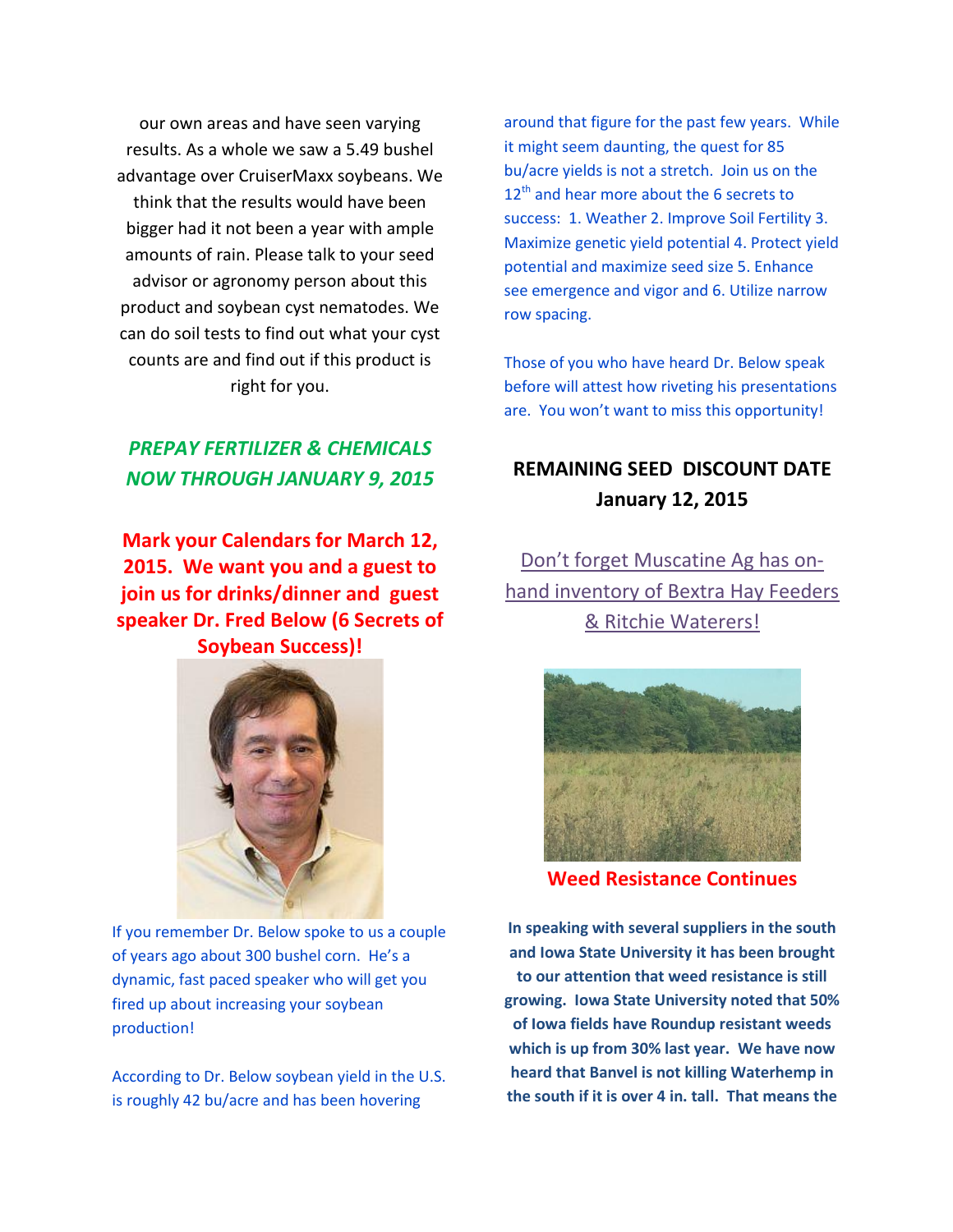**Banvel resistant soybeans won't be the silver bullet like Roundup was. The moral of the story is HEAVY RATES OF PRE-HERBICIDES with MULTIPLE MODES OF ACTION WILL BE A MUST, no matter what your preferred post application product might be.**

**We should look at putting a residual product down with our post products. Last season was one of the worst in a long time as far a clean soybean fields and it will probably not get any easier to kill weeds. Please speak to your local agronomy specialist to find out which program will work best for you before you end up with a soybean field looking the one pictured on the prior page!**

#### **SIDE DRESS NITROGEN TESTING**



We did some side dress Nitrogen testing on both corn and soybeans this year. On the soybeans we had results from +0 to +3 bushels per acre, but we do not have all of the yield maps yet and we think that the timing might have been a little off. It can be difficult to get the timing right when you are relying on Mother Nature to get a rain. On corn side dress we had varying results from +3 to as much as +30 bushels per acre, depending on the timing again and the other practices that it followed. It

seemed that this was another one of those years where if you had problems with either too much or too little drainage that it paid to side dress. If you have any questions involving side dress application and whether you think it might be right for you please talk to your agronomy manager at Muscatine Ag, Nichols Ag, or O'Toole Inc. at your convenience. We would all be happy to share our findings and experiences with you more in detail.

## **Sudden Death in Soybeans**

ILeVO™ & Sudden Death Syndrome Efficacy 2014: Lonoke, AR- Showcase Trial





**EST/IST** FST/IST = EverGol® + Allegiance®+ Poncho®/VOT/VO®

**Sudden Death in Soybeans can be a real problem. Bayer Crop Science has come up with a solution to help with that. They have come out with a product that is called iLevo. The studies that have been done with it so far have shown to reduce the occurrence of Sudden Death by at least 50%. Iowa State had 11 sites that were all replicated trials this year that showed a 3.4 bushel per acre increase in yields even in fields that showed no signs of Sudden Death. This product is not labeled for use at this time but should be in the near future.**

**There is also another product made by Syngenta called Mertect that should be a cost effective way of dealing with root rots. It is supposed to be the best product on the market for Fusarium and has a suppression label for**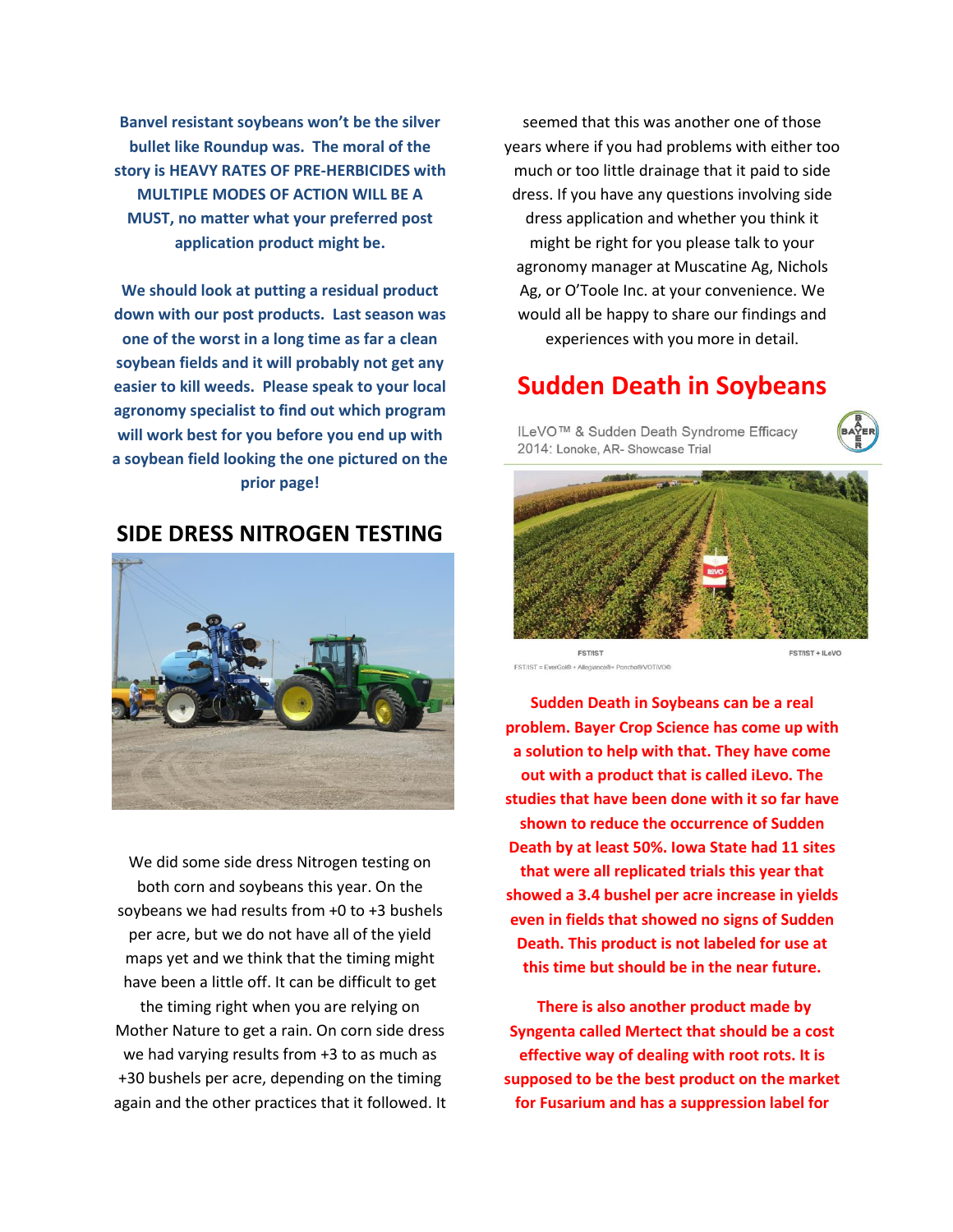**white mold. Please contact your seed advisor or your agronomy specialist for more information on these products, and to see if one/both of these might be right for you.**

**Congratulations to the 2014 Yield Competition Winners! Read on to learn about the results and how these customers optimized their yield!**





#### SOYBEAN & CORN WINNER



**Soybean (Asgrow 2931) winner: Tim Shellabarger – 77.31 bushel\acre**

**Corn (DK63-35 RIB) winner: Tim Shellabarger – 254.14 bushel\acre**



#### SOYBEAN WINNER



**Soybean (S31-L7) winners: Da Es Ro Farms (Tim Whitaker) – 80.3 bushel\acre**



CORN WINNER



 **Corn (N74R-3000GT) winner: Dave & Scot Bieri (on Wayne Barnes' farm) – 269.01 bushel\acre**